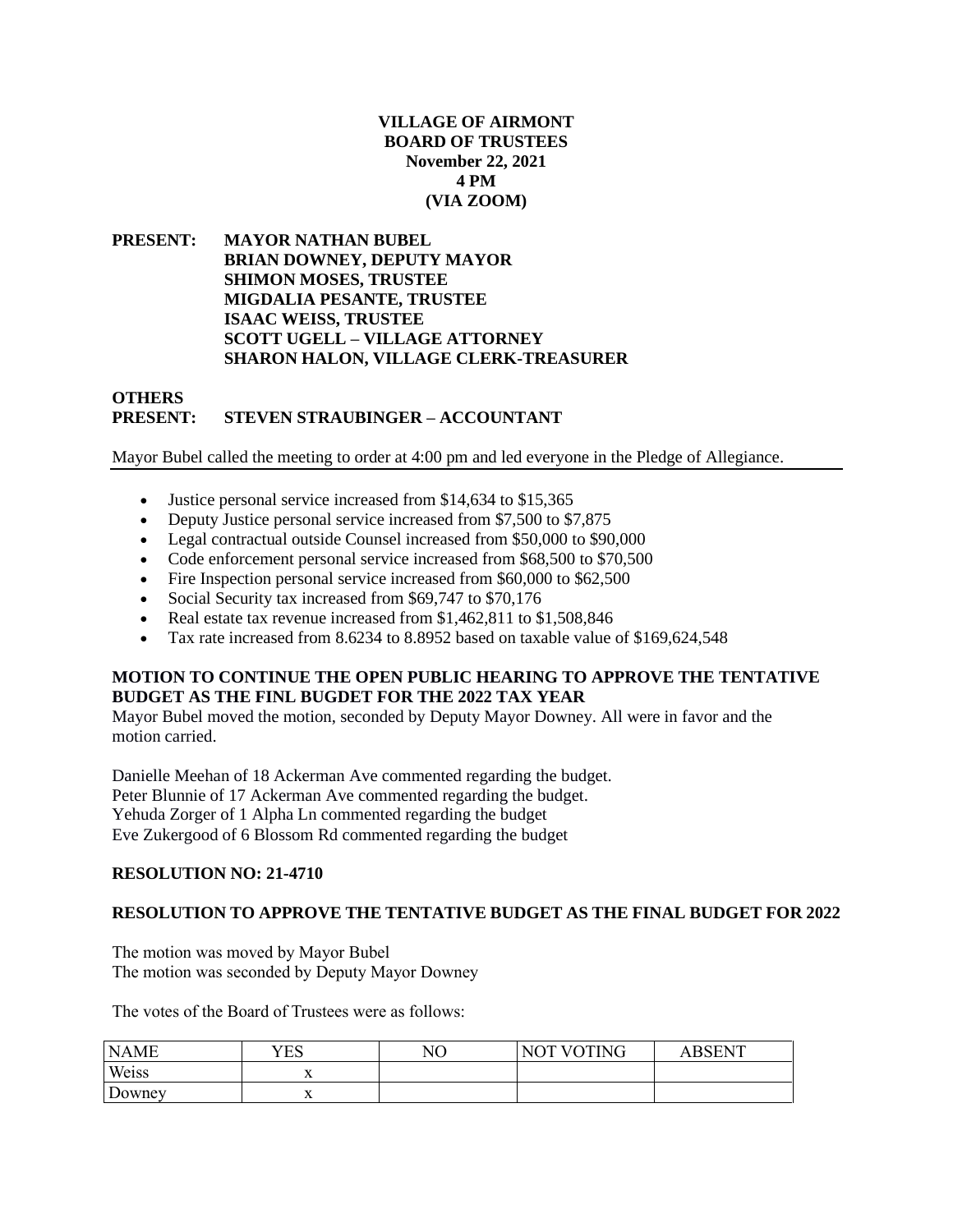| Pesante      | ∡⊾  |  |  |
|--------------|-----|--|--|
| Moses        | . . |  |  |
| <b>Bubel</b> | ∡⊾  |  |  |

Mayor Bubel declared the motion carried and directed the Village Clerk to file same.

#### **RESOLUTION NO: 21- 4711**

## **RESOLUTION AUTHORIZING THE VILLAGE CLERK TREASURER TO COLLECT TAXES FOR THE 2022 TAX YEAR**

WHEREAS by resolution No: 21-4710, the Board of Trustees adopted the budget for the year 2022 calling for the collection of various taxes;

BE IT RESOLVED that the Village Clerk/Treasurer, Sharon Halon is directed to collect taxes based on the approved 2022 Budget.

The motion was moved by Mayor Bubel The motion was seconded by Deputy Mayor Downey

| THE TOROGOT GIV LOGIN OF THROUGH HIGH WO FOLLOTION |     |    |                   |               |  |
|----------------------------------------------------|-----|----|-------------------|---------------|--|
| <b>NAME</b>                                        | YES | NO | <b>NOT VOTING</b> | <b>ABSENT</b> |  |
| Weiss                                              |     |    |                   |               |  |
| Downey                                             |     |    |                   |               |  |
| Pesante                                            |     |    |                   |               |  |
| Moses                                              | л   |    |                   |               |  |
| <b>Bubel</b>                                       | л   |    |                   |               |  |

The votes of the Board of Trustees were as follows:

Mayor Bubel declared the motion carried and directed the Village Clerk to file same.

#### **MOTION TO CLOSE THE PUBLIC HEARING TO OVERRIDE THE TAX CAP**

Mayor Bubel moved the motion, seconded by Deputy Mayor Downey. All were in favor and the motion carried.

#### **RESOLUTION NO: 21- 4712**

### **AUTHORIZING THE VILLAGE TO PURCHASE 20 "NO PARKING DURING A SNOW EMERGENCY VIOLATORS WILL BE TOWED" SIGNS**

The motion was moved by Mayor Bubel The motion was seconded by Trustee Weiss

The votes of the Board of Trustees were as follows:

| <b>NAME</b>  | YES | NО | <b>ABSTAIN</b> | <b>ABSENT</b> |
|--------------|-----|----|----------------|---------------|
| Weiss        |     |    |                |               |
| Moses        |     |    |                |               |
| Pesante      |     |    |                |               |
| Downey       |     |    |                |               |
| <b>Bubel</b> |     |    |                |               |

Mayor Bubel declared the motion carried and directed the Village Clerk to file same.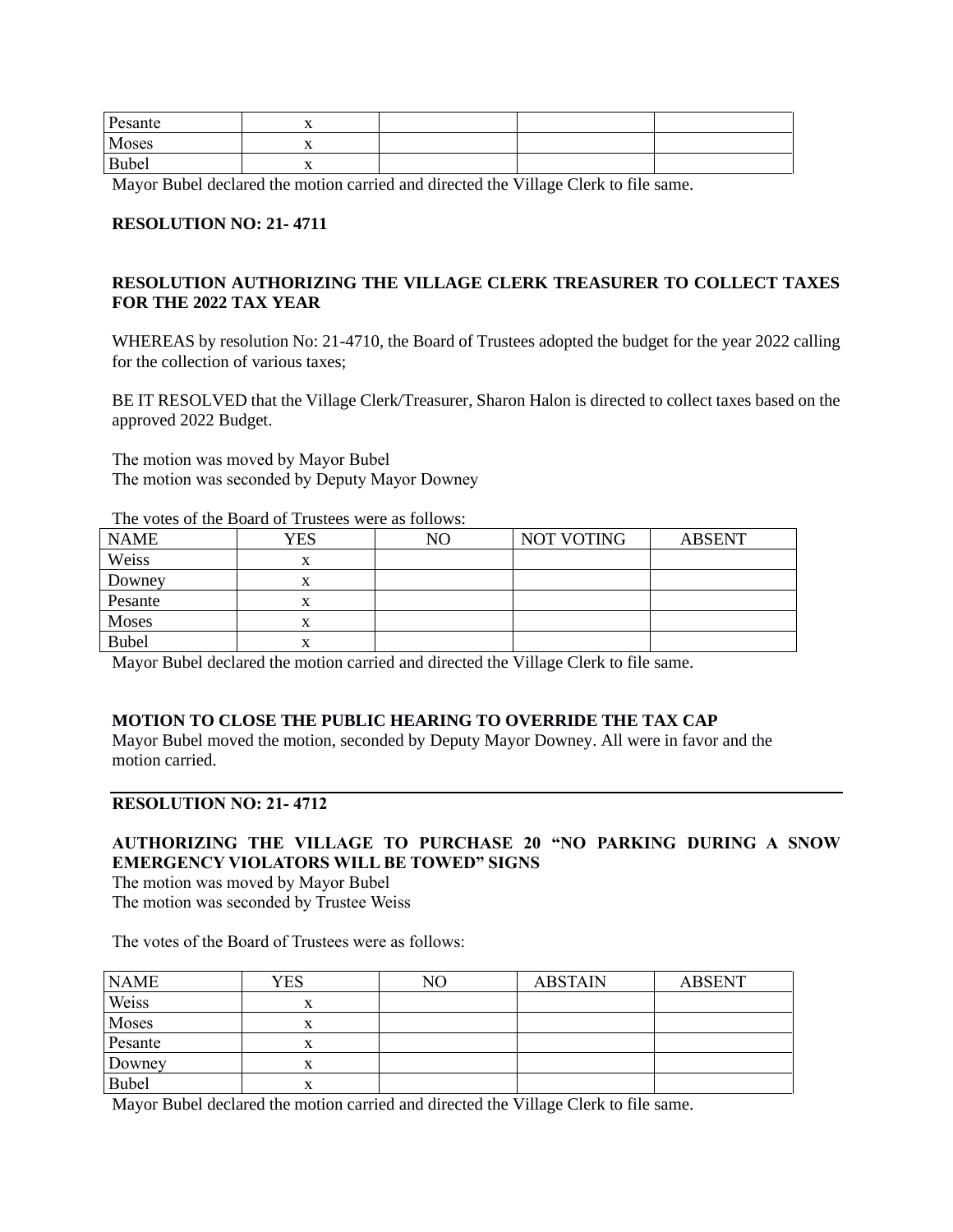#### **OLD BUSINESS/NEW BUSINESS**

Deputy Mayor Downey brough up the issue of the need for a pathway at 37 Ackerman Ave. Trustee Moses made a motion to authorize work be done to create a path at that location Deputy Mayor Downey seconded the motion. Trustee Pesante said that it is important for the path to be properly done by an engineer. The mayor clarified that the engineer has been in contact with the Village Clerk and has not followed up on the progress or responded to queries yet. Trustee Weiss agreed with Trustee Moses and Deputy Mayor Downey, that the Village waited too long for the engineer and the path must be taken care of immediately. A roll call vote was taken for resolutions 21-4713 and 21-4714.

## **RESOLUTION NO: 21- 4713**

# **AUTHORIZE THE COMPLETION OF A PATH AT 37 ACKERMAN AVE WITHOUT VILLAGE ENGINEER APPROVAL**

The motion was moved by Trustee Moses The motion was seconded by Deputy Mayor Downey

The votes of the Board of Trustees were as follows:

| <b>NAME</b> | <b>YES</b> | NΟ        | <b>ABSTAIN</b> | <b>ABSENT</b> |
|-------------|------------|-----------|----------------|---------------|
| Weiss       | л          |           |                |               |
| Moses       | X          |           |                |               |
| Pesante     |            |           |                |               |
| Downey      |            |           |                |               |
| Bubel       |            | $\Lambda$ |                |               |

Mayor Bubel declared the motion carried and directed the Village Clerk to file same.

### **RESOLUTION NO: 21- 4714**

# **VILLAGE ENGINEER WILL RETROACTIVELY SIGN OFF ON THE WORK THAT WILL BE COMPLETED ON ACKERMAN AVE**

The motion was moved by Mayor Bubel The motion was seconded by Trustee Moses

The votes of the Board of Trustees were as follows:

| <b>NAME</b> | YES | NO | <b>ABSTAIN</b> | <b>ABSENT</b> |
|-------------|-----|----|----------------|---------------|
| Weiss       | л   |    |                |               |
| Moses       | л   |    |                |               |
| Pesante     | ́́  |    |                |               |
| Downey      |     |    |                |               |